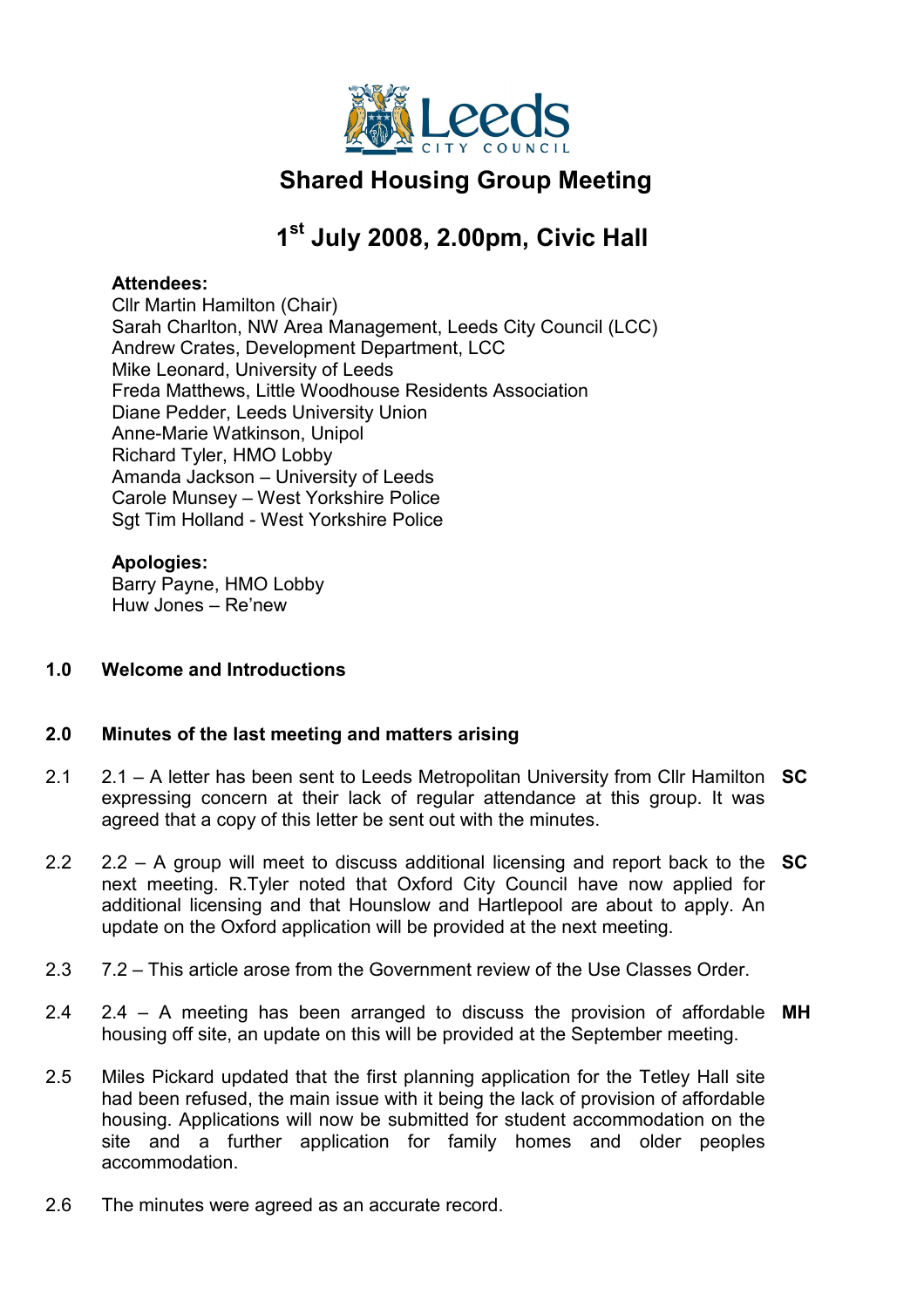# 3.0 Annual Policing Update

- 3.1 Landlords – There has been much more contact with landlords over the past 12 months and there are now systems in place to get information out to landlords quickly and easily.
- 3.2 Neighbourhood Helpline – This has been operating successfully . There have been issues around parties being advertised on facebook. The facebook site is now monitored by both the Police and Leeds University Union.
- 3.3 Neighbourhood Policing Team – The team have been through a restructuring process and there are now 2 teams covering inner north west. One that covers Kirkstall, Headingley and parts of Weetwood and another team for Hyde Park and Woodhouse.
- 3.4 Cllr Hamilton noted that during the student changover there were many items containing personal identity information that had been discarded into skips and bins which raises concerns about opportunities for identity theft. Diane Pedder advised that there had only been 2 cases of identity theft reported at the advice centre in the past year. This is not a matter that the neighbourhood policing teams get involved in as it is a locationless crime.

# 4.0 Student Induction & House hunting Information

- 4.1 Anne Marie Watkinson presented a report on student induction and househunting 2007/08:
- 4.2 Student Induction
	- Students living in Unipol managed properties receive a copy of safety certificates, advice on how to use burglar alarms and other household appliances.
	- Tenants in off street and larger developments receive 'bed-drop' packs in their accommodation with information on bus services, the Students Union, TV licenses and local safety and crime information.
	- Unipol initiatives are also detailed including 'Keep the Peace' which aims to reduce the amount of inter tenant conflict.
- 4.3 **Househunting** 
	- Unipol have held 9 househunting events this year with a further 6 to go before the new academic year.
	- Students are provided with information about tenancy agreements, accreditation and the code of standards.
	- The Unipol Tabloid is delivered to 26,000 households in LS6 3 times per year and includes information on areas of Leeds in which to live, waste disposal and legislation. Next year there will be 5 editions of this publication.
- 4.4 2009/10
	- Issues relating to managing agents will need to be distributed next year especially in relation to agents whose duties are 'let only'.
	- Unipol will review the code of standards with new sections planned on community issues, sustainability and environment.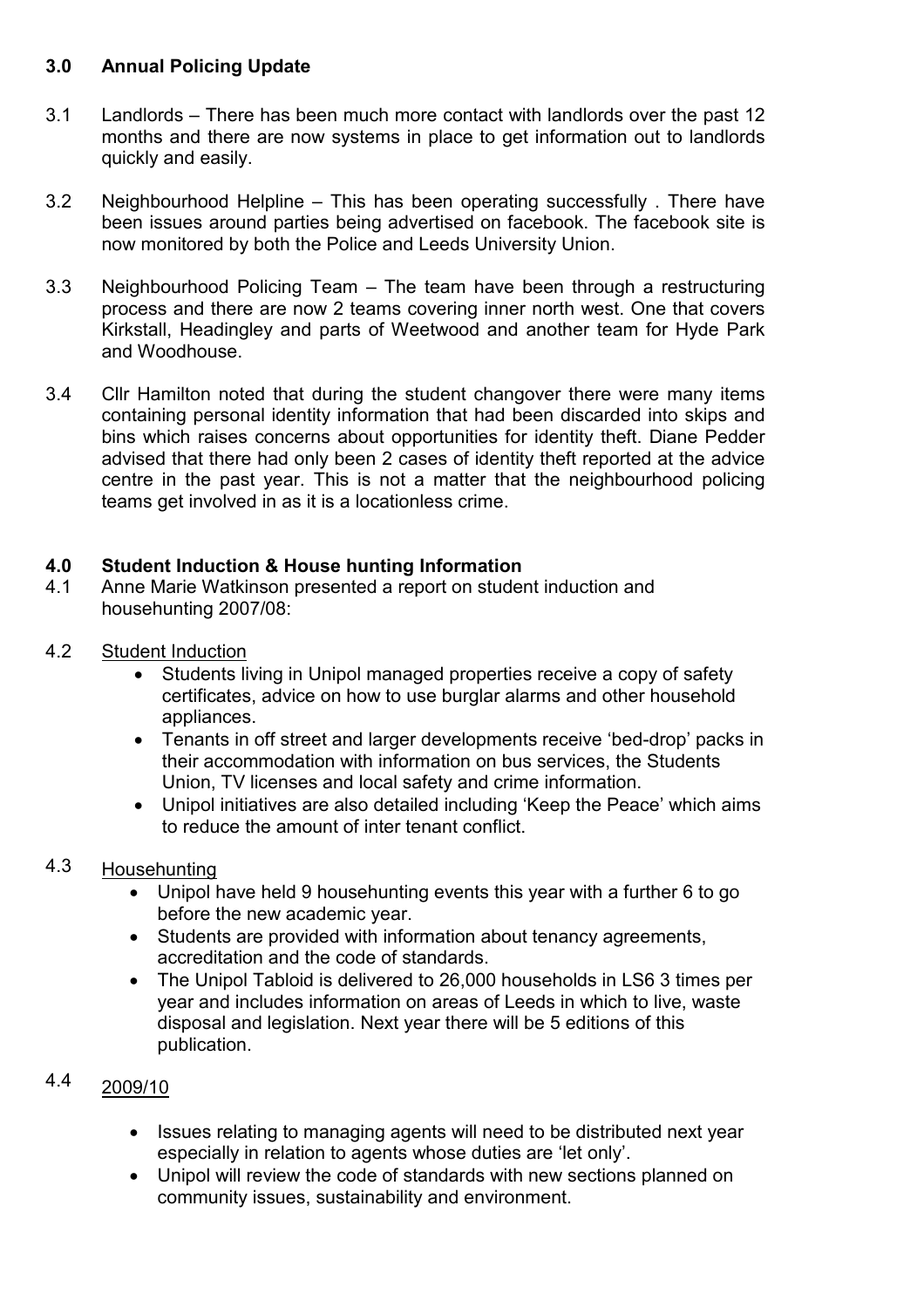### 4.0 Community Rep Scheme Update

- 4.1 Diane Pedder reported that there had been generally positive feedback from the scheme over the previous 12 months. Some community reps were much more active than others, therefore the impact of the scheme varied between neighbourhoods. There was still work to do around managing the expectations of what the reps could do and enhancing links between the Students Union and community organisations.
- 4.2 Richard Tyler noted that he is supportive of the concept of the scheme but that the community rep for South Headingley had only attended one meeting of the South Headingley Community Association in the previous 12 months. RT also noted that the use of the word 'patch' was unhelpful and asked for it to be substituted with 'neighbourhood'.
- 4.3 It was agreed that minutes from local forums and meetings should be sent to the SC University Union. SC to send a list of forums to Diane Pedder.

## 5.0 Update On Developments In Other Towns & Cities

- 5.1 Other Authorities that have applied for Additional Licensing are: Oxford, Hounslow, Swansea, Hartlepool.
- 5.2 NUS, Students in the Community, Conference, 9 June 2008, Leeds
- 5.3 Universities UK, Universities Planning Guidance, UUK, May 2008
- 5.4 Communities & Local Government Committee, The Supply of Rented Housing, 21 May 2008 references issues that are generated as a result of a concentration of HMOs in an area.
- 5.5 DIUS, A New University Challenge (March 2008): HEFCE consultation, July 2008
- 5.6 House of Commons, Private Rented Sector, Debate, 24 June 2008, Westminster Hall

#### 6.0 2008 Work Programme

6.1 Report on mapping of distribution of students to be circulated or brought to next meeting – Huw Jones.

#### 7.0 Any Other Business

- 7.1 F Matthews noted that the St Anns site has had 2 applications for flats approved. A suggestion has been put forward for the site to be used as an allotments whilst it is not being used. A leaflet has been produced and will be sent to the developers.
- 7.2 R Tyler updated that there is now an international HMO lobby.
- 7.3 Headingley Development Trust is now a landlord in the Area of Housing Mix. They are optimistic that they may be able to take on more properties in the